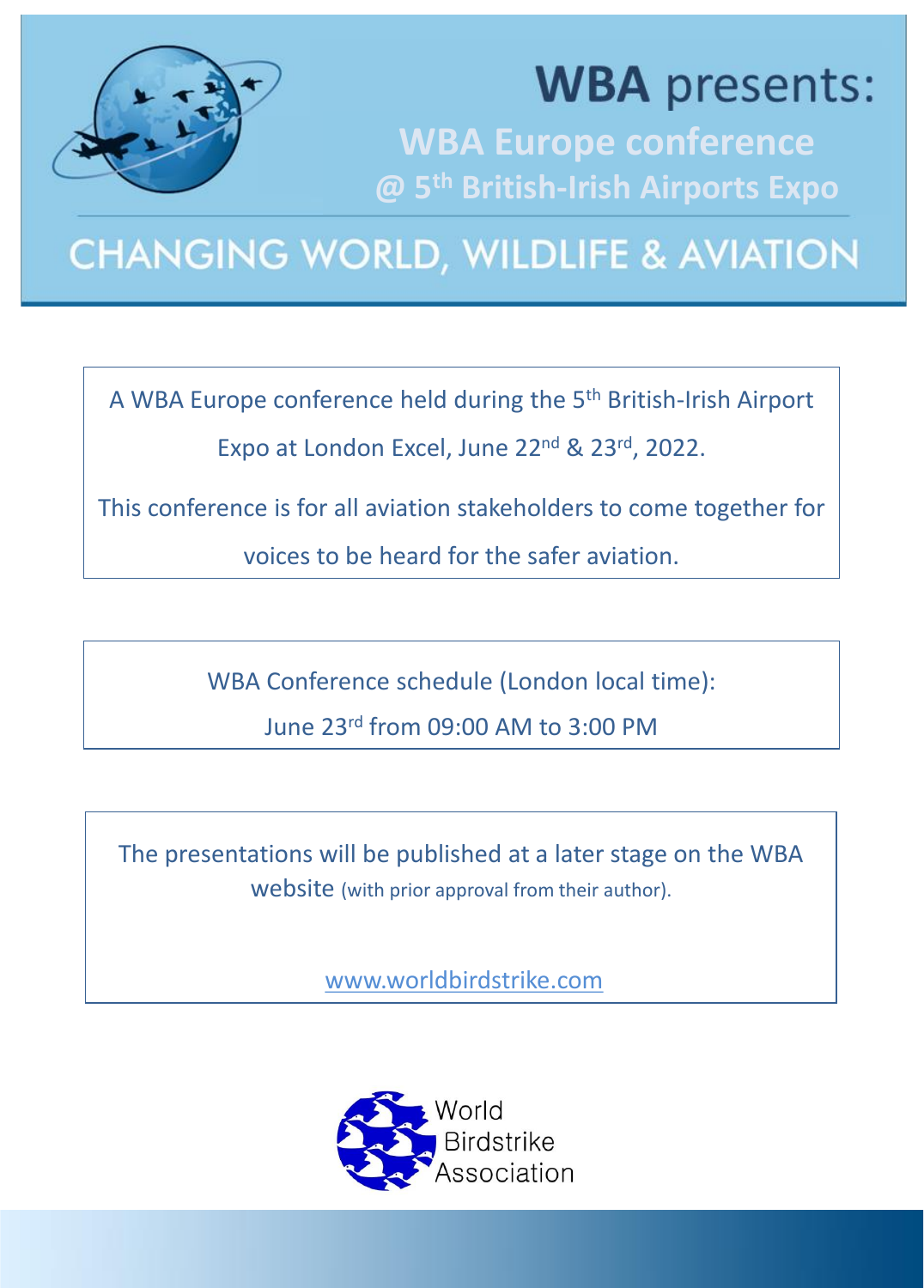

#### **Aim**

The aim is to reduce the bird/wildlife strike risk, reduce the damage costs and maintain safety in an increasing green environment.

### **Mission**

The mission of the WBA is to be the global voice of the national bird/wildlife strike committees and other entities, civil and military.

#### **Targets**

A number of concrete targets have been defined, including the development of an action plan on the mitigation of the bird/wildlife strike risk.

Join us and let's work together, improving flight safety by reducing bird/wildlife strike risk in a cost-effective way considering the need for sustainable environment.

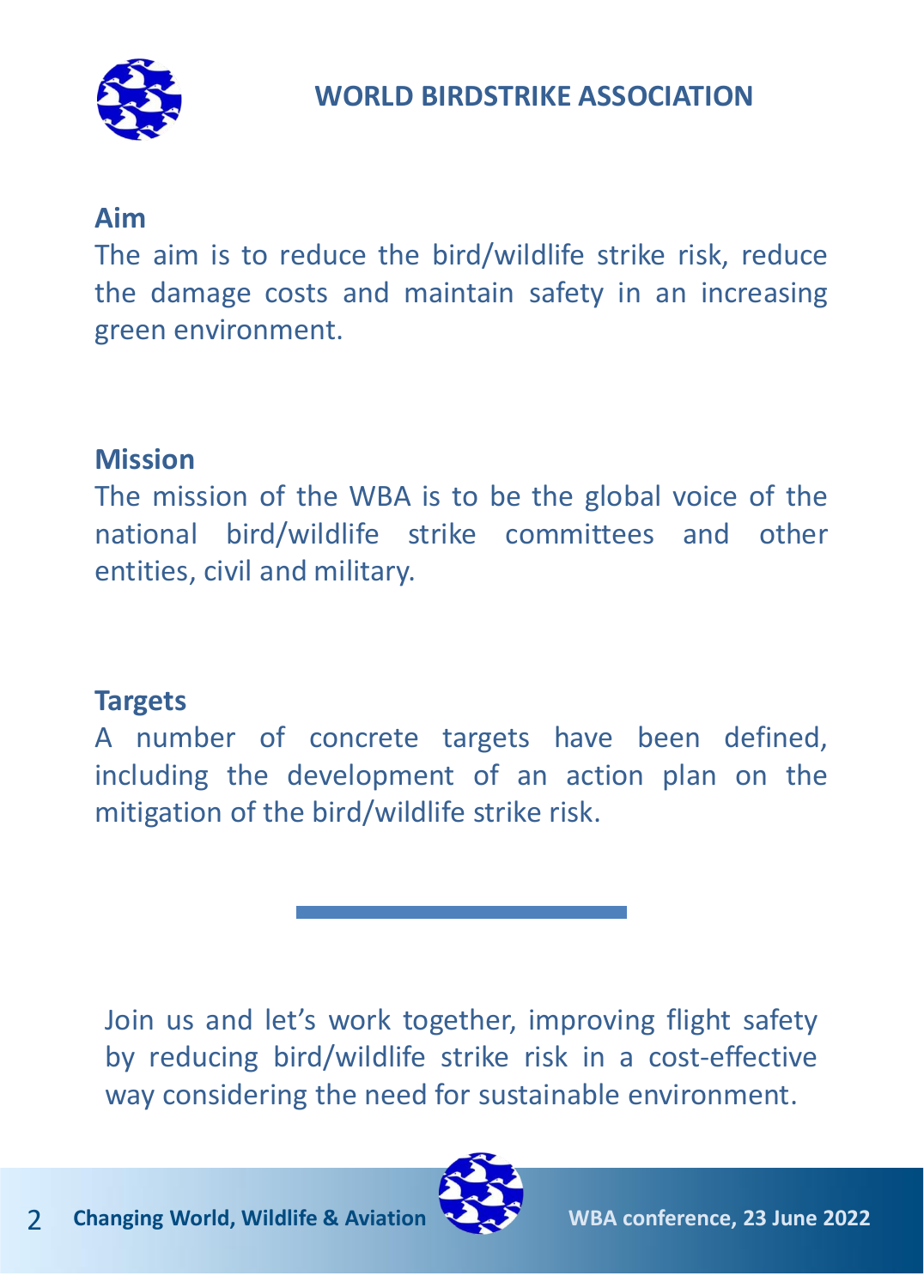### **Thursday, June 23rd 2022, AM Tony Ryan stage**

The time presented in the Program refers to local time in London

| $09:00 - 09:05$ | <b>WELCOME - OPENING WBA CONFERENCE</b>                                                                                                             |
|-----------------|-----------------------------------------------------------------------------------------------------------------------------------------------------|
|                 | <b>GARY COOKE</b>                                                                                                                                   |
|                 | <b>WBA President</b>                                                                                                                                |
| $09:05 - 09:20$ | <b>PRESENTATION 1</b>                                                                                                                               |
|                 | Lalita VASWANI Vice-President of WBA<br>New technology: Stryker AV                                                                                  |
| $09:30 - 09:45$ | <b>PRESENTATION 2</b>                                                                                                                               |
|                 | Martin GEORGIEV Chief Ecologist, Volacom, Sofia, Bulgaria                                                                                           |
|                 | New technology: Airport bird protection                                                                                                             |
| $09:55 - 10:10$ | <b>PRESENTATION 3</b>                                                                                                                               |
|                 | <b>Dionysios NTAMPAKIS</b> Fraport-Greece, Wildlife Hazard Manager                                                                                  |
|                 | Case study: Preventive Wildlife Strike Strategies implemented at the<br>airports operated by Fraport Greece during the C-19 pandemic                |
| $10:20 - 10:35$ | <b>PRESENTATION 4</b>                                                                                                                               |
|                 | <b>Marta GIORDANO</b> Ornithologist, French Civil Aviation (DGAC)<br>Case study: Great examples of wildlife hazard management and best-<br>practice |
| $10:45 - 11:00$ | <b>PRESENTATION 5</b>                                                                                                                               |
|                 | <b>Ronald TUKKER</b> Business Development Manager, AP Systems                                                                                       |
|                 | New technology: Drone & Birds detection                                                                                                             |
| $11:10 - 11:25$ | <b>PRESENTATION 6</b>                                                                                                                               |
|                 | <b>Albert DE HOON</b> Sr WHM Ecologist, The Netherlands                                                                                             |
|                 | Implementation of the EU Bird directive at European aerodromes                                                                                      |
| $11:35 - 11:50$ | <b>PRESENTATION 7</b>                                                                                                                               |
|                 | Ferran NAVAS, Minuartia, Project Manager Wildlife and Airports                                                                                      |
|                 | Case study: Analysis of the common Swifts diet to be used for mitigation<br>measures planning                                                       |
| $12:00 - 12:45$ | Lunch Break - WBA Booth: Stand B16                                                                                                                  |

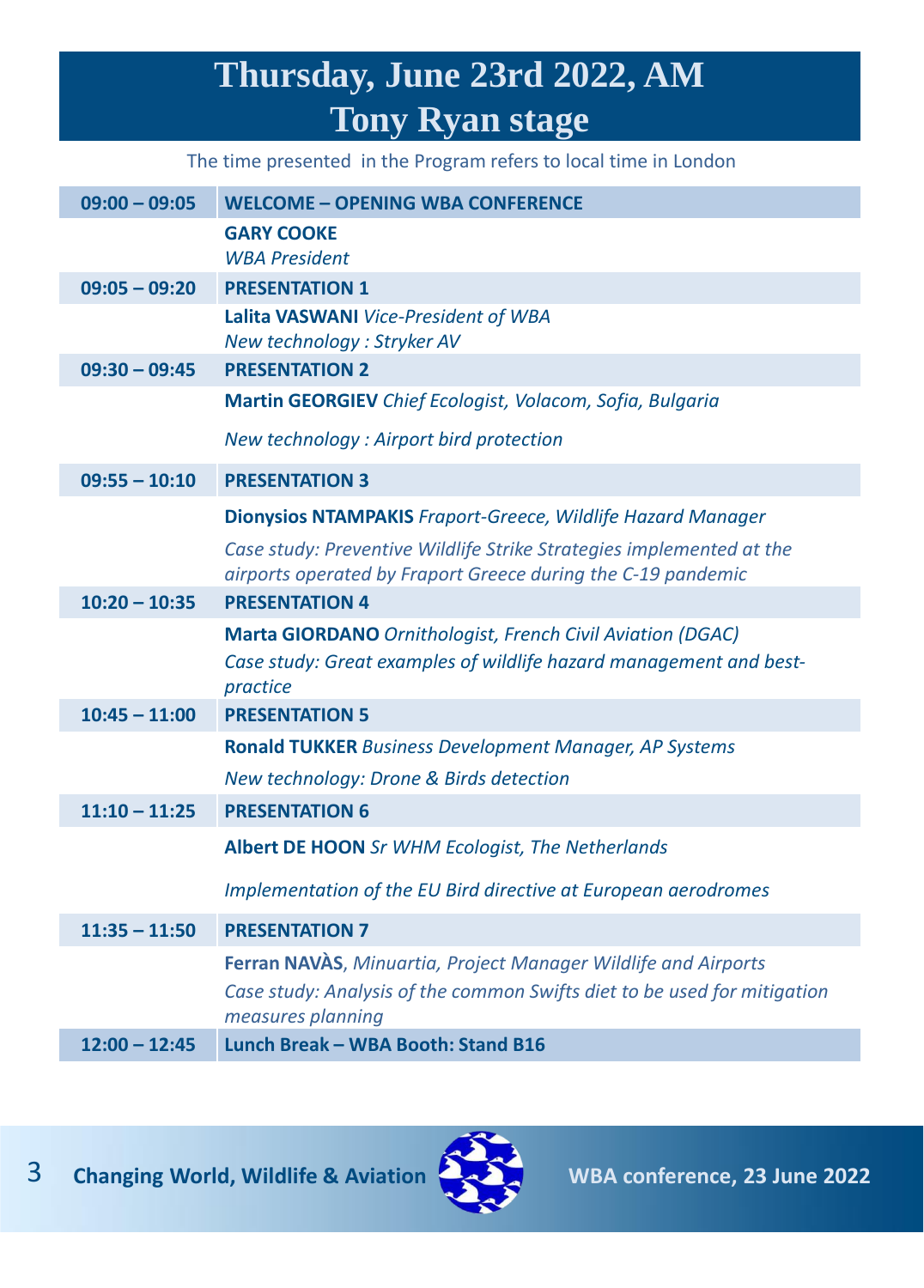### **Thursday, June 23rd 2022, PM Tony Ryan stage**

The time presented in the Program refers refers to Local time in London

| $12:45 - 13:00$ | <b>PRESENTATION 8</b>                                                                                                                                                                                                                                                                                                    |
|-----------------|--------------------------------------------------------------------------------------------------------------------------------------------------------------------------------------------------------------------------------------------------------------------------------------------------------------------------|
|                 | <b>Lucy BUDD</b><br>Prof. of Air Transport Management, De Montfort University, Leicester, UK<br>The impact of COVID-19 related flight reductions on bird prevalence and<br>behaviour at Manchester Airport, UK<br>(Authors: Lucy Budd, George Bloor (Manchester airport)& Prof. Stephen Ison<br>(De Montfort University) |
| $13:10 - 13:25$ | <b>PRESENTATION 9</b>                                                                                                                                                                                                                                                                                                    |
|                 | <b>Dawid GRADOLEWSKI</b><br>CTO Bioseco, Gdansk, Poland<br>New technology: Innovative technology as a response to the bird strike risk                                                                                                                                                                                   |
| $13:35 - 13:50$ | <b>PRESENTATION 10</b>                                                                                                                                                                                                                                                                                                   |
|                 | <b>Marianna MOIRA</b><br>Wildlife Hazard Management Office, Fraport-Greece<br>KPI: Wildlife Hazard Management Programme's assurance                                                                                                                                                                                      |
| $14:00 - 14:15$ | <b>PRESENTATION 11</b>                                                                                                                                                                                                                                                                                                   |
|                 | <b>Peter JARMAN</b><br><b>WHM NATO Airports, Kabul, Afghanistan</b><br><b>WHM</b> in conflict affected locations                                                                                                                                                                                                         |
| $14:25 - 14:40$ | <b>PRESENTATION 12</b>                                                                                                                                                                                                                                                                                                   |
|                 | <b>Michal SKAKUJ</b><br>PhD, WBA, Poland<br>Wildlife Hazard Management and urban mobility                                                                                                                                                                                                                                |
| $14:45 - 15:00$ | <b>PRESENTATION 13</b>                                                                                                                                                                                                                                                                                                   |
|                 | <b>Amy ANDERSON</b><br>FAA, National Wildlife Biologist, USA<br><b>Training Issues</b>                                                                                                                                                                                                                                   |
| $15:10 - 15:15$ | <b>CONFERENCE REPORT &amp; CLOSING</b>                                                                                                                                                                                                                                                                                   |
|                 | <b>Wrap up and conference closing by Gary COOKE</b><br>Pilot, WBA President<br><b>Next conference Announcement</b>                                                                                                                                                                                                       |